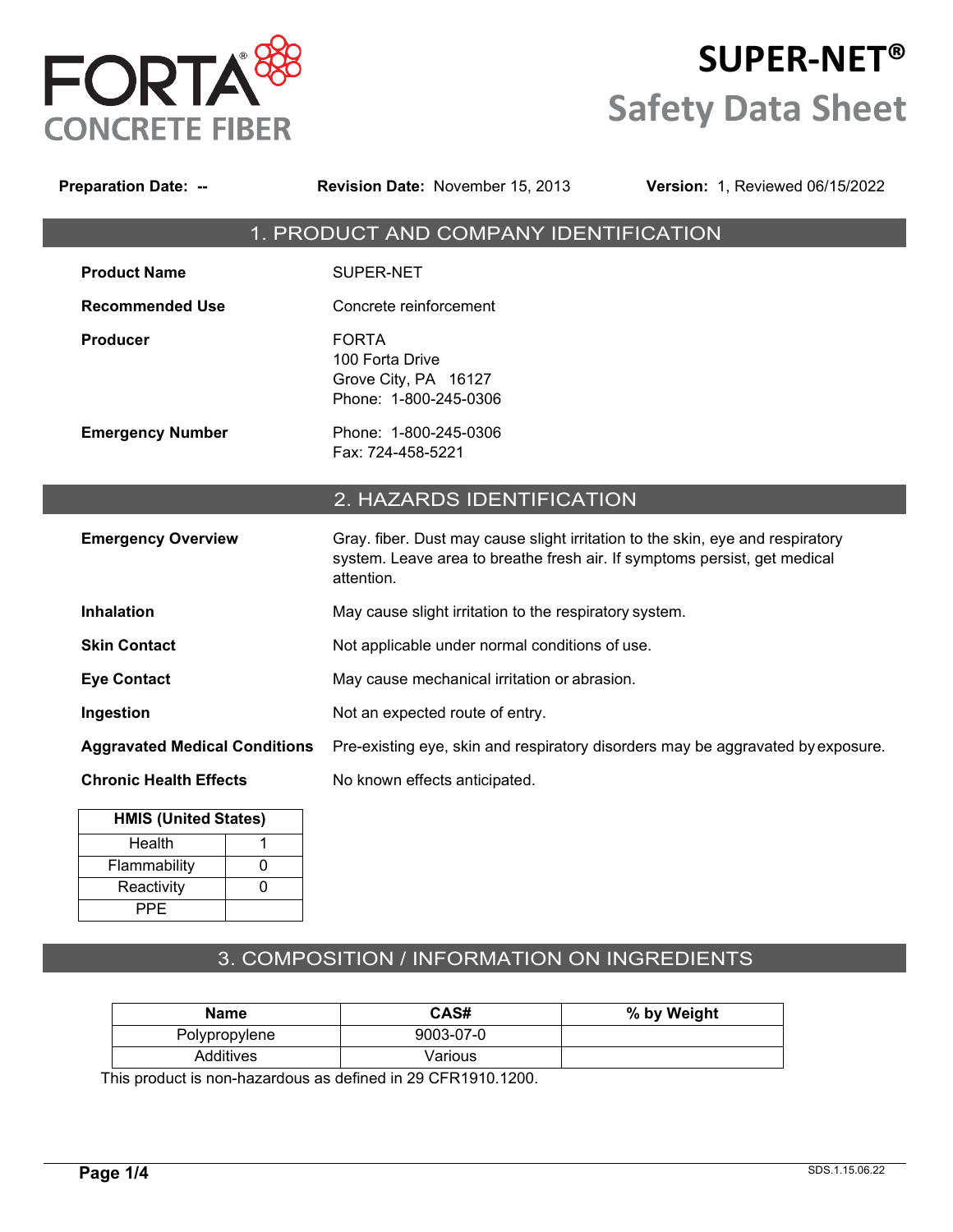|                                                   | 4. FIRST AID MEASURES                                                                                                                                                                                                                                                                                     |  |
|---------------------------------------------------|-----------------------------------------------------------------------------------------------------------------------------------------------------------------------------------------------------------------------------------------------------------------------------------------------------------|--|
| <b>Inhalation</b>                                 | Leave area to breathe fresh air.<br>Avoid further overexposure.<br>If symptoms persist, get medical attention.                                                                                                                                                                                            |  |
| <b>Skin Contact</b>                               | Not applicable under normal conditions of use.                                                                                                                                                                                                                                                            |  |
| <b>Eye Contact</b>                                | Flush with water for 15 minutes.<br>If irritation persists, get medical attention.                                                                                                                                                                                                                        |  |
| Ingestion                                         | Not applicable under normal conditions of use.                                                                                                                                                                                                                                                            |  |
|                                                   | 5. FIRE-FIGHTING MEASURES                                                                                                                                                                                                                                                                                 |  |
| <b>Flash Point</b>                                | 600°F (316°C)                                                                                                                                                                                                                                                                                             |  |
| <b>Flash Point Method</b>                         | None                                                                                                                                                                                                                                                                                                      |  |
| <b>Autoignition Temperature</b>                   | >735°F (390°C)                                                                                                                                                                                                                                                                                            |  |
| <b>Burning Rate</b>                               | None                                                                                                                                                                                                                                                                                                      |  |
| <b>Fire and Explosion Hazard</b>                  | None                                                                                                                                                                                                                                                                                                      |  |
| <b>Firefighting Equipment</b>                     | Use dry chemicals, carbon dioxide $(CO2)$ , foam or water.                                                                                                                                                                                                                                                |  |
| <b>Hazardous Products of</b><br><b>Combustion</b> | Carbon monoxide, carbon dioxide and hydrocarbons.                                                                                                                                                                                                                                                         |  |
| <b>Protection of Firefighters</b>                 | Use self-contained breathing apparatus.                                                                                                                                                                                                                                                                   |  |
|                                                   | 6. ACCIDENTAL RELEASE MEASURES                                                                                                                                                                                                                                                                            |  |
| <b>Small Spill or Leak</b>                        | Pick-up and place in container for recovery or disposal.                                                                                                                                                                                                                                                  |  |
| <b>Large Spill or Leak</b>                        | Pick-up and place in container for recovery or disposal.                                                                                                                                                                                                                                                  |  |
|                                                   | 7. HANDLING AND STORAGE                                                                                                                                                                                                                                                                                   |  |
| <b>Handling Precautions</b>                       | Keep away from open flame and temperatures exceeding 300°F (149°C).                                                                                                                                                                                                                                       |  |
| <b>Storage Requirements</b>                       | No specific storage is required, use any dry container.                                                                                                                                                                                                                                                   |  |
|                                                   | 8. EXPOSURE CONTROLS / PERSONAL PROTECTION                                                                                                                                                                                                                                                                |  |
| <b>Engineering Measures</b>                       | Not required under normal conditions of use.                                                                                                                                                                                                                                                              |  |
| <b>Protective Equipment</b>                       | Respirators - Follow OSHA guidelines for respirator regulations, if necessary<br>wear a MSHA/NIOSH approved respirator.<br>Protective Gloves - Not required under normal conditions of use.<br>Eye Protection - Glasses or goggles.<br>Protective Clothing - Not required under normal conditions of use. |  |

**Page 2/4**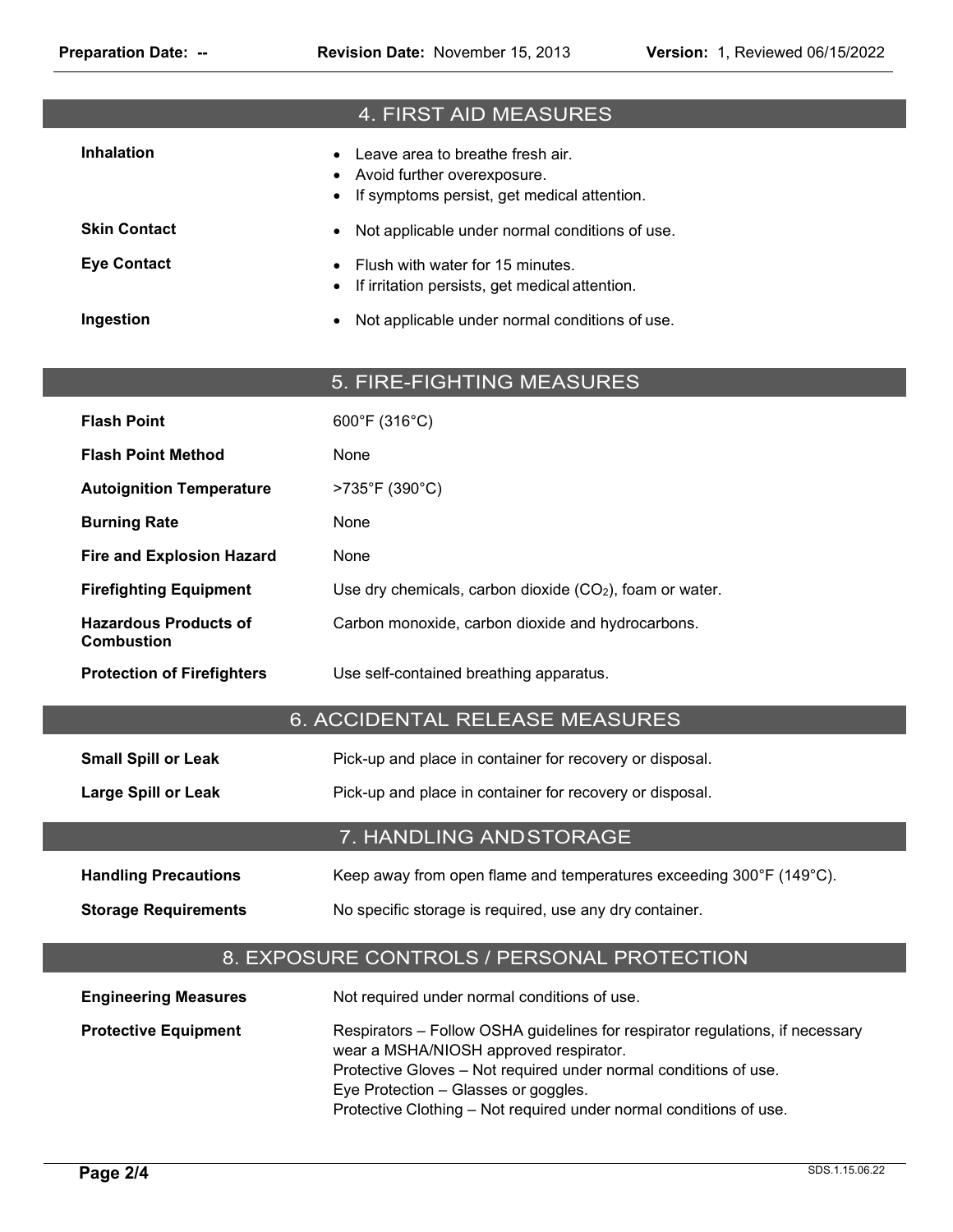# 9. PHYSICAL AND CHEMICAL PROPERTIES

| Appearance                    | Gray fibers   |
|-------------------------------|---------------|
| <b>Physical State</b>         | Solid         |
| <b>Boiling Point</b>          | None          |
| Odor                          | Odorless      |
| <b>Freezing/Melting Point</b> | 320°F (160°C) |
| рH                            | None          |
| <b>Solubility</b>             | None          |
| <b>Specific Gravity</b>       | 0.90          |

# 10. STABILITY AND REACTIVITY

| <b>Stability</b>                               | This product is stable.                        |
|------------------------------------------------|------------------------------------------------|
| <b>Conditions to Avoid</b>                     | Avoid temperatures greater than 550°F (288°C). |
| <b>Materials to Avoid</b><br>(incompatibility) | Strong acids and bases. Oxidizing agents.      |

# 11. TOXICOLOGICAL INFORMATION

| <b>Toxicity to Animals</b> | This product has not been tested for animal effects. This product is not expected<br>to be toxic to animals. |
|----------------------------|--------------------------------------------------------------------------------------------------------------|
| <b>Toxicity to Humans</b>  | This product has not been tested for human effects. This product is not expected<br>to be toxic to humans.   |

#### 12. ECOTOXICOLOGICAL INFORMATION

| <b>Ecotoxicity</b>                                                 | Not expected to be ecotoxic. |
|--------------------------------------------------------------------|------------------------------|
| <b>BOD5 and COD</b>                                                | None                         |
| Biodegradable/OECD                                                 | None                         |
| <b>Mobility</b>                                                    | None                         |
| <b>Toxicity of the Products of</b><br><b>Biodegradation</b>        | None                         |
| <b>Special Remarks on the</b><br><b>Products of Biodegradation</b> | None                         |

## 13. DISPOSAL CONSIDERATIONS

Not classified as hazardous waste. Dispose of in accordance with Federal, State and Local regulations.